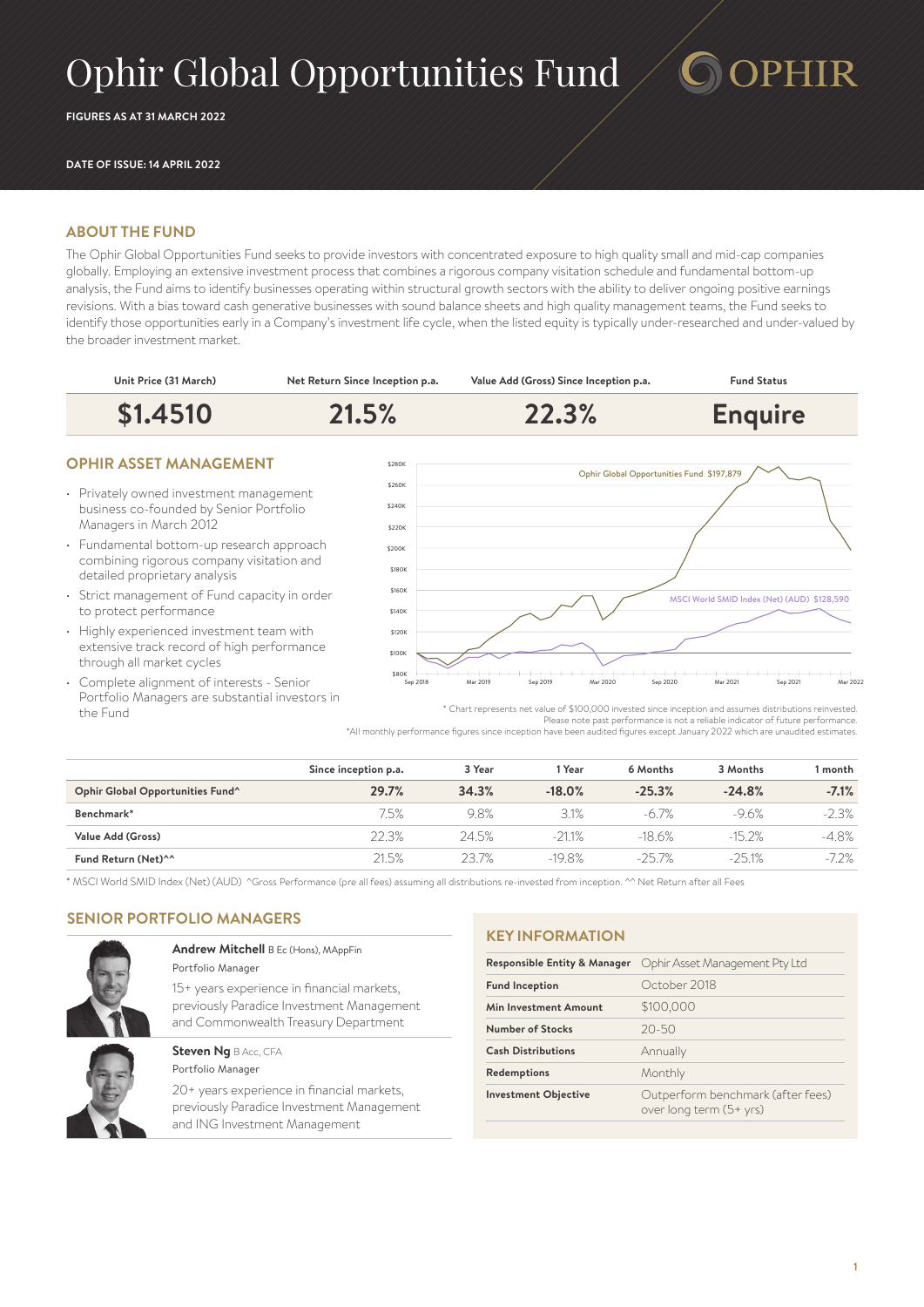# **ALLOCATION OF INVESTMENTS (as at 31 March 2022)**

# **PORTFOLIO SECTOR EXPOSURES GEOGRAPHIC EXPOSURES**



#### **PORTFOLIO CHARACTERISTICS (as at 31 March 2022)**

| <b>Number of Equity Holdings</b> | 36       |
|----------------------------------|----------|
| Cash                             | -3.9%    |
| Weighted Average Market Cap      | \$1.024m |
|                                  |          |



#### **PORTFOLIO METRICS (as at 31 March 2022)**

| Price / Earnings  | 126x  |
|-------------------|-------|
| <b>EPS Growth</b> | 28.3% |
| Net Debt / EBITDA | $-16$ |
|                   |       |

\*Numbers are sourced from Bloomberg. PE is weighted harmonic mean, EPS Growth is weighted average with a collar of 0 to 50 and Net Debt/EBITDA is weighted average with a collar of 0 to 10.

# **MARKET COMMENTARY**

After a meaningful pullback in markets across the world in February, March fared much better with the Nikkei (+5.7%), S&P 500 (+3.7%), Nasdaq (+3.5%), MSCI Europe Index (+1.0%) and Russell 2000 (+1.2%) closing the month in the green. The Australian market returned relatively stronger returns for the second month in a row with the ASX 200 and ASX Small Ords returning +7.0% and +5.5% respectively.

During March, the Federal Reserve raised interest rates by 25 basis points, signaling the start of an aggressive rate hiking cycle. More interest rate hikes are expected to occur throughout the rest of 2022 in the US and this continued to be a drag on performance for Growth stocks vs. Value stocks in the small cap part of the market. The Russia/Ukraine conflict continued and with the endgame still unclear, share market participants are closely watching inflation numbers as supply chains continue to be disrupted and commodity prices move broadly higher. The Energy sector was the standout performer globally during the month as share prices rose alongside key energy prices such as oil and gas.

During the month we witnessed shorter term US government interest rates (2 years) move temporarily higher than longer term interest rates (10 years) in the US. This phenomenon, known as an "inversion" of the yield curve, can be a very early predictor of an impending US recession. We think investors should be alerted (not alarmed) by this as share markets have typically produced good returns for 12-18 months after an inversion. Yield curve inversions generally occur when the economy is doing well and this is the cause of the latest inversion.

Small Cap Value stocks continued to outperform Growth stocks on the back of interest rate hike expectations around the world. The Russell 2000 Value and Russell 2000 Growth indices returned +1.9% and +0.5% respectively over the month. Looking at US Small Cap companies, the Energy (+16.8%), Utilities (+7.2%) and Real Estate (+4.5%) sectors were the best performers while the Financials (-3.5%), Consumer Discretionary (-3.1%) and Consumer Staples (-1.2%) sectors led the laggards.

# **PORTFOLIO COMMENTARY**

During March, the Ophir Global Opportunities Fund returned -7.2% (net of fees) versus the index which returned -2.3%. Since its inception in October 2018, the Fund has returned +21.5% p.a. (net of fees) while the index has returned +7.5% p.a.

The continued rotation from Growth to Value and relative outperformance of the Energy and Materials sectors were once again a headwind to performance for the Fund given we have a higher allocation to growth stocks and an underweight positions in Energy and Materials. We reiterate that we are continuing to put a large emphasis on valuations, with the top holdings in the Fund trading at some of the most value orientated prices. We reiterate that the underlying operating fundamentals of portfolio companies in the Fund remain sound and we will not change our spots to chase the latest macro induced trend.

Cost input pressures continue to remain a key theme in conversations with companies. We continue to review our existing holdings and identify new companies that are able to maintain revenue growth whilst also maintaining margins. We believe any business that can do this will be scarce and will ultimately be rewarded by the market.

In terms of our portfolio positioning, cash levels increased to around 4% and the number of holdings remained constant at 36 at month end. No changes were made to the Fund's core positions and one non-core position was replaced by a new holding. We remain underweight in interest rate sensitive and bond proxy sectors (Real Estate, Utilities, Infrastructure).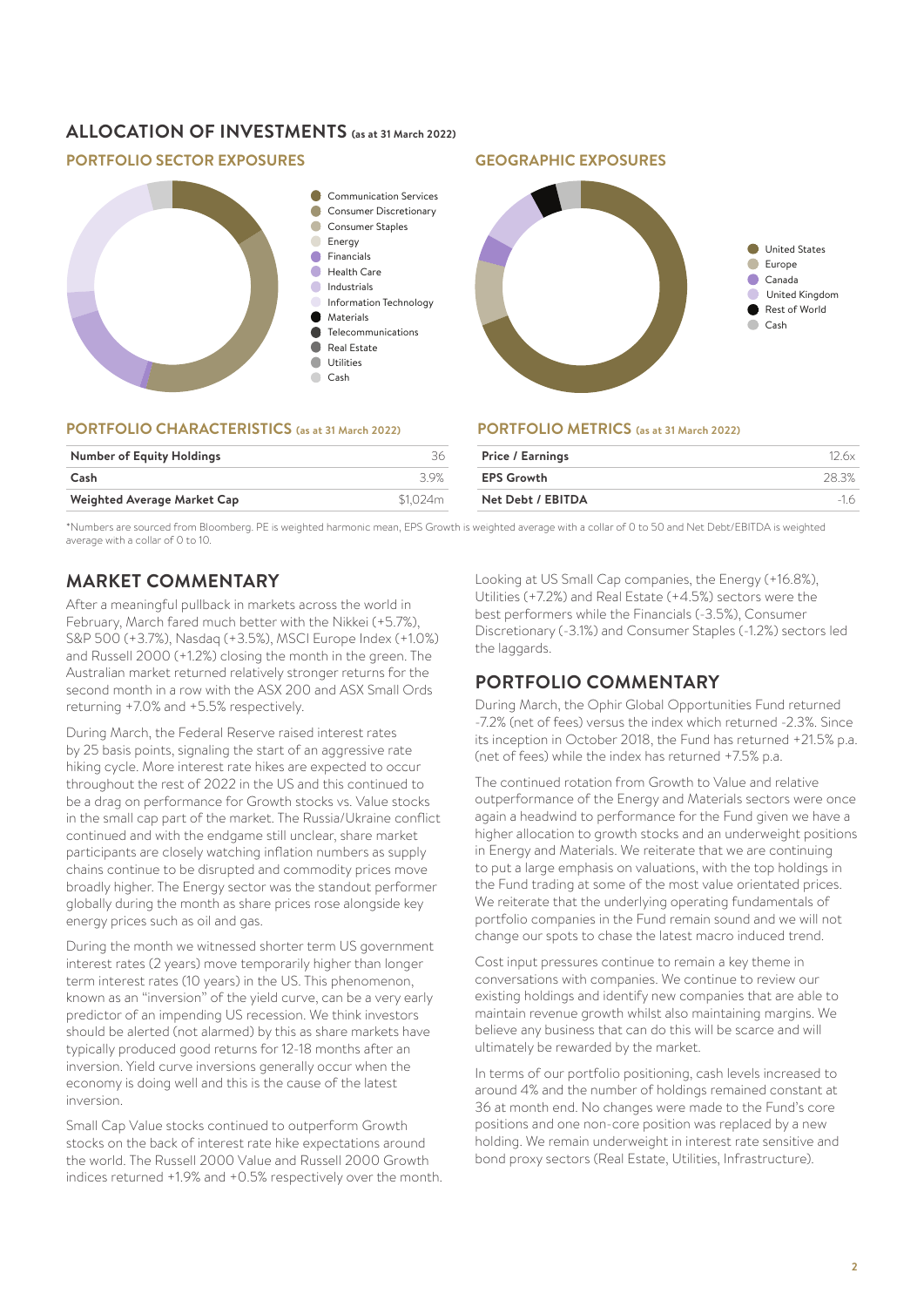One of the largest contributors to performance for the month was a Nasdaq-listed e-commerce company in the business of distributing recreational vehicles in the US. The company's share price fell -19.4% in February as the management team of a recently acquired business, who own a substantial amount of stock, decided to sell their holdings. There was no new news during the month and the share price rebounded by +19.5% in March – recouping its losses from previously oversold levels.

One of the largest detractors to performance for March was a direct-to-consumer company in the business of selling firepits alongside other outdoor products. The company announced their 4th quarter and Fiscal 2021 financial results and whilst they beat on revenue and EBITDA numbers compared to their original forecast, management made a decision to invest in their business for the long term. Further investments were made into their digital platform and European footprint, expanding their product set to grow their market share in this region. Such is the nature of the current macro driven market that it remains intolerant of these types of investments, despite the positive for earnings over the long term, and the company's share price fell -19.2% during March.

# **OUTLOOK**

We can expect the US Federal Reserve to be slightly more aggressive with future interest rate hikes and we're closely watching how it manages inflation given it is arguably already behind in terms of normalizing monetary policy.

We continue not to pick the macro or time its impact on markets and are maintaining our focus on stocks whose operational performance continue to excel that are cheaper than ever. We have a high level of concentration in our highest conviction positions.

Whilst growth orientated businesses have seen their valuations compress over the last few months which has been painful for shorter term performance, we believe as the year progresses the market will return to focusing more on the strong underlying fundamentals of the companies we own.